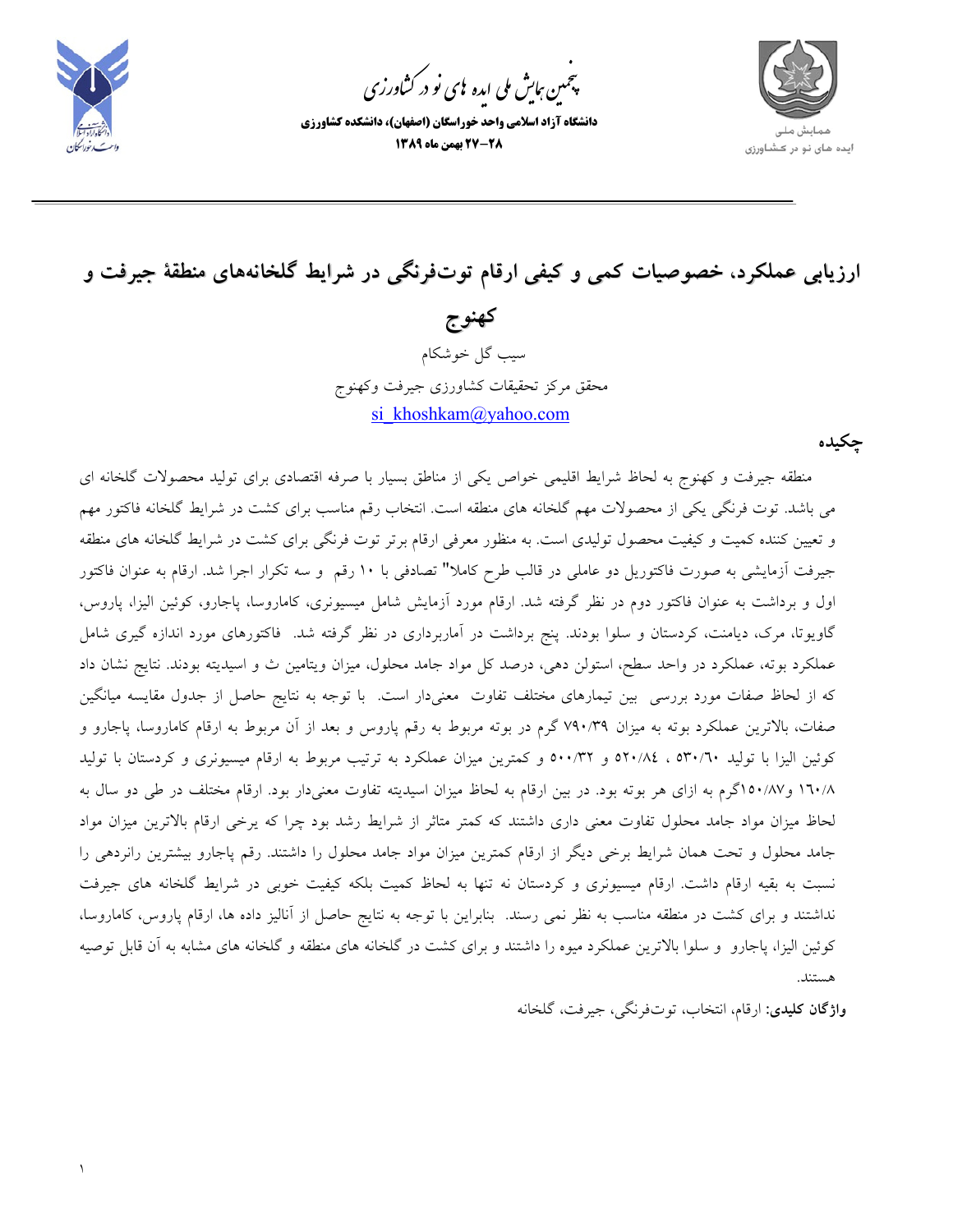

.<br>چمین <sub>ک</sub>ایش ملی ایده <sup>ب</sup>ای نو در کشاورزی ൕह

**دانشگاه آزاد اسلامي واحد خوراسگان (اصفهان)، دانشكده كشاورزي 27-28 بهمن ماه 1389** 



**مقدمه**

85 درصد محصول توت فرنگي به صورت كشت در فضاي باز در اوايل ارديبهشت ماه تا اواخر خرداد ماه به بازار عرضه ميشود، منطقه جيرفت با برخورداري از شرايط منحصر به فرد اقليمي براي پرورش محصولات گلخانه اي به خصوص توت فرنگي گلخانه اي از مستعدترين مناطق براي پرورش توت فرنگي گلخانهاي كشور ميباشد

**مواد و روشها** 

در این تحقیق ۱۰ رقم برتر، شامل ارقام کاماروسا، پاجارو، پاروس، کوئین الیزا، دیامونت، مرک، گاویوتا، کردستان، میسیونری و سلوا در قالب طرح بلوکهای کامل تصادفی در سه تکرار در گلخانه های مرکز تحقیقات کشاورزی شهید مقبلی جیرفت و کهنوج مورد بررسی و مقایسه قرار گرفتند. داده ها با نرم افزار آماری SAS مورد تجزیه و تحلیل قرار گرفت میانگینها با آزمون مقایسه **ميانگين دانكن مورد مقايسه قرار گرفتند.** 

**نتايج و بحث** 

| F                             | ميانگين مربعات            | مجموع مربعات                                     | درجه آزادي | منابع تغيير    |
|-------------------------------|---------------------------|--------------------------------------------------|------------|----------------|
| $\cdot$ / $\cdot$ $\wedge$ ns | $r\eta r\epsilon/\cdot v$ | $T^{\prime\prime}T^{\prime}$ $\ell/\ell \cdot V$ |            | سال            |
| $A/Y^{\star\star}$            | T2909/TT                  | ۳۸٤٥٥٧/٦٥                                        | ٩          | رقم            |
| $0/\lambda \xi$ **            | Y01Y. Y/97                | 7772777/09                                       | ٩          | رقم×سال        |
| $2/77$ **                     | $Y \cdot Y Y 1/\xi 9$     | $\Lambda$ . $\Lambda$ $\Lambda$ 0/99             | ٤          | بر داشت        |
| $\Lambda/\mathcal{A}^{**}$    | rvrv97/09                 | 12901AYT                                         | ٤          | بر داشت×سال    |
| $\cdot$ / $\vee$ ns           | $rrr \cdot \Lambda/09$    | $12711V$ A/ $\cdot$ 0                            | ٣٦         | برداشت×رقم     |
| $\cdot$ / $\lambda$ \ ns      | V291/V                    | V797. V/Y2                                       | ٣٦         | برداشت×رقم×سال |
|                               | 25.77/9A                  | $\lambda$ YJYYYY/2Y                              | ۲۰۰        | خطا            |
|                               |                           | 1927092/7                                        | ۲۹۹        | جمع            |

جدول ۱– آناليز واريانس مركب عملكرد ارقام مورد بررسي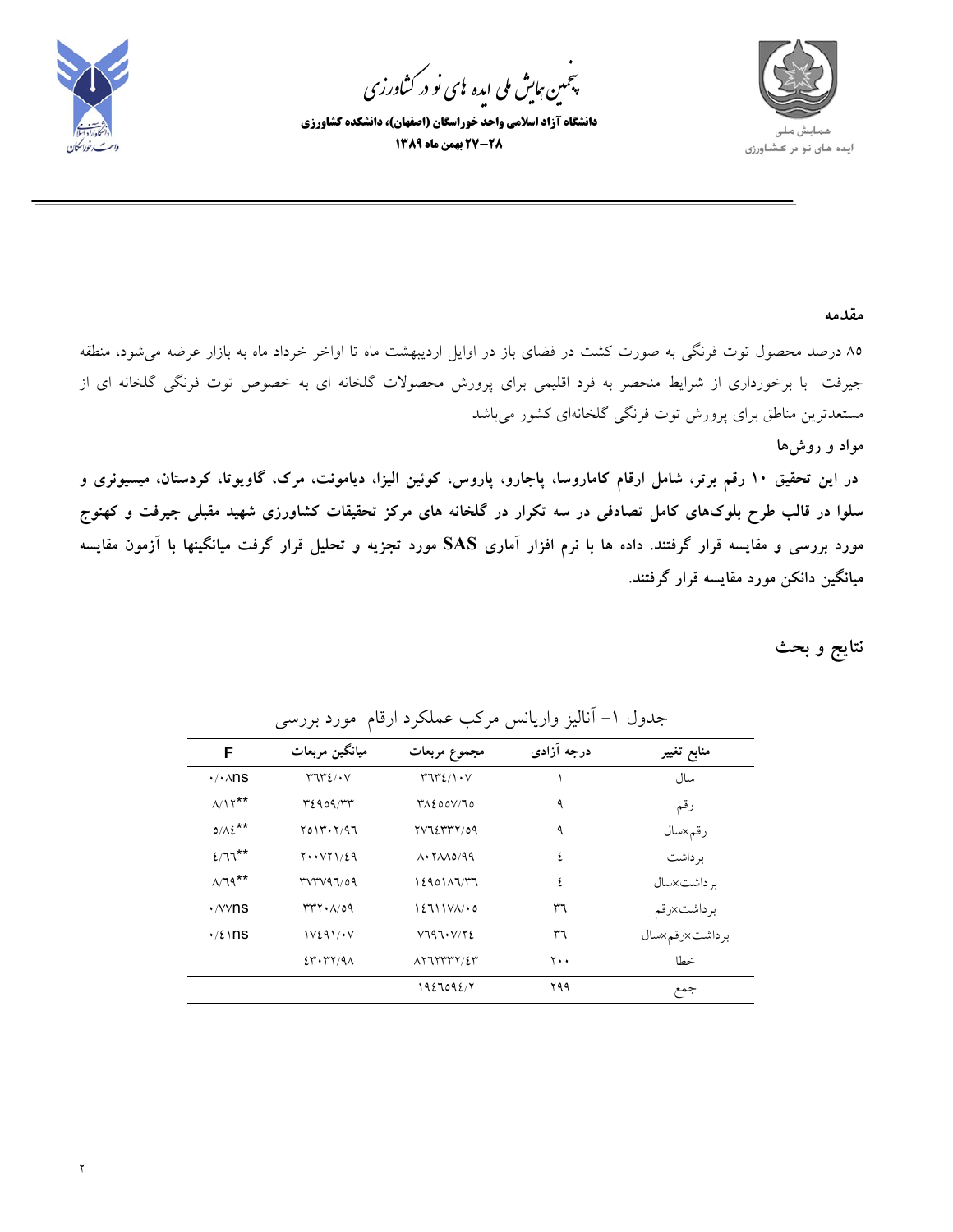

.<br>چمین <sub>ک</sub>ایش ملی ایده <sup>ب</sup>ای نو در کشاورزی ൕह

**دانشگاه آزاد اسلامي واحد خوراسگان (اصفهان)، دانشكده كشاورزي 27-28 بهمن ماه 1389** 



| ميانگين عملکر د                         | (میلی) TSS          | ويتامين ث                                                                                         | <b>اسیدیته</b> (میل <sub>ی</sub> گرم در | عملکر د                                             |             |
|-----------------------------------------|---------------------|---------------------------------------------------------------------------------------------------|-----------------------------------------|-----------------------------------------------------|-------------|
| بوته (گرم )                             | گرم در ۱۰۰<br>گر م) | (میلی گرم در ۱۰۰<br>گرم)                                                                          | ۱۰۰ گرم)                                | هکتاری(تن)                                          | تيمار       |
| $v_9.79A$                               | $v / \cdot A$       | <b>IIT/TABCD</b>                                                                                  | $\cdot$ /o $\vee$ DE                    | V1/E0A                                              | ياروس       |
| $or \cdot \wedge \cdot B$               | ٦/٦B                | N                                                                                                 | ۰/٦٥٤AB                                 | $2\lambda$                                          | كامار و سا  |
| $OY + A\S$                              | $v / \cdot A$       | $\mathcal{N}$ $\mathcal{N}$ $\mathcal{N}$ $\mathcal{N}$ $\mathcal{N}$ $\mathcal{N}$ $\mathcal{N}$ | $\cdot$ $\sim$ $\sim$ $\sim$ $\sim$     | 2V/00B                                              | پاجارو      |
| 0.1.77B                                 | $V / \cdot A$       | ۱۱۵/۳A                                                                                            | $\cdot$ / $\circ$ $\iota$ AB            | <b>EDITAB</b>                                       | كونين اليزا |
| $\forall \lambda \cdot \wedge \circ CD$ | $v / \cdot A$       | <b>ITT/VABC</b>                                                                                   | $\cdot$ /٦٢ $\cdot$ BCD                 | $\mathcal{Y} \in \mathcal{N} \setminus \mathbf{CD}$ | سلوا        |
| $T_A \cdot / Y \in CD$                  | ٦/٨A                | $\bigcup$ BC D                                                                                    | $\cdot$ / $\circ$ $\wedge$ $\vee$ DE    |                                                     | ديامونت     |
| $rr \cdot / \sqrt{E}$                   | $\nabla/E$          | 1.0/9BCD                                                                                          | $\cdot$ $\wedge$ $\wedge$ $CD$          | $\mathsf{r}\cdot\mathsf{r}\cdot\mathsf{r}\in$       | مر ک        |
| $rr \cdot \pi rE$                       | ٦/٦B                | $\binom{1}{1}$                                                                                    | $\cdot$ /007 $EF$                       | $\mathsf{r} \cdot \mathsf{r} \cdot \mathsf{r} \in$  | گاويو تا    |
| 17.71F                                  | $V/\cdot A$         | $117/2B$ D                                                                                        | .715BC                                  | A/AYF                                               | میسیو نر ی  |
|                                         | $v / \cdot A$       | $117/0$ ABC                                                                                       | $\cdot$ / $\triangle A$ B               | 0/77F                                               | کہ دستان    |

### جدول ۲– مقايسه ميانگين مركب صفات مورد بررسي

بر اساس نتايج حاصل از آناليز مركب دو سال ارقام پاروس،كاماروسا، پاجارو وكوئين اليزا و سلوا براي كشت در شرايط گلخانه عملكرد بسيار خوبي داشتند

# **نتيجه گيري كلي**

رقم پاجارو بيشترين رانردهي را نسبت به بقيه ارقام در شرايط گلخانه داشت. ارقام ميسيونري و كردستان نه تنها به لحاظ كميت بلكه كيفيت خوبي در شرايط گلخانه هاي جيرفت نداشتند بنابراين براي كشت در گلخانه هاي منطقه مناسب به نظر نمي رسند.

ارقام پاروز، كاماروسا، پاجارو و كوئين اليزا در مقايسه با رقم سيلوا كه رقم رايج مورد كشت در گلخانههاي منطقه است، عملكـرد بالاتر و ارقام ديامونت، مرك، گاويوتا، ميسونري و كردستان در مقايسه با رقم سيلوا عملكرد كمتري داشتند. بر اساس نتايج حاصل از آنـاليز مركب دو سال ارقام پاروز، كاماروزا، پاجارو و كوئين اليزا در كنار رقم سيلوا براي كشت در شرايط گلخانه قابل توصيه است.

**منابع** -1 قره شيخ بيات، ر. .1384 مطالعه و بررسي خصوصيات رويشي و زايشي سيزده رقم توت فرنگي در منطقه كرج. چهارمين كنگره علوم باغباني ايران. مشهد

2- Arcuti,P; Damiano,c,Anna.1994. Three new Italian strawberry cultivars for southern localitis. Rivista,di,Frutti coltura,e,di, ortofloricalture.50:1,46-53.

3- Berning , A. 1991. Description of new Strawberry Cultivar. Obetbau, Bonn.16; 4. 204- 209.